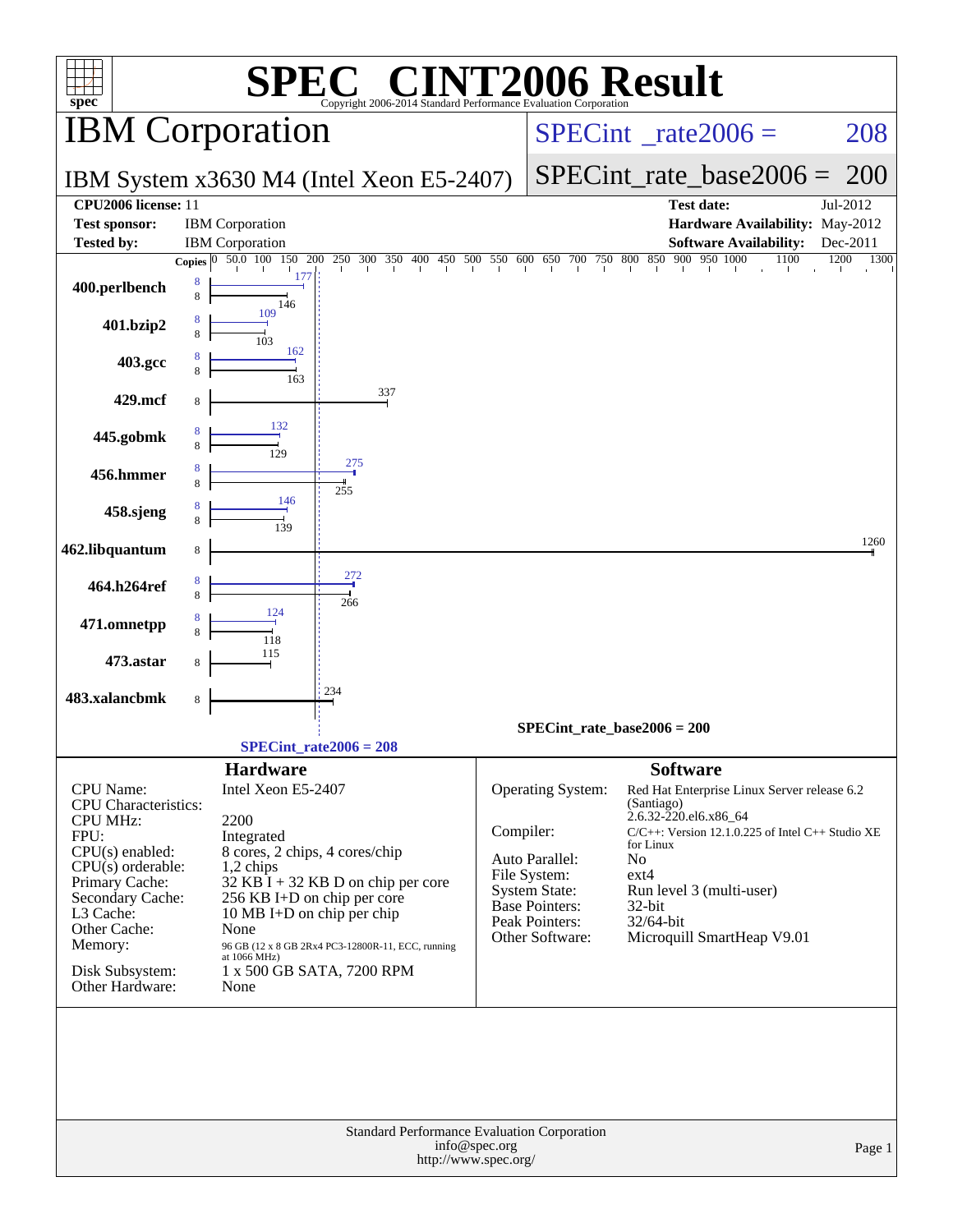

# IBM Corporation

### SPECint rate $2006 = 208$

IBM System x3630 M4 (Intel Xeon E5-2407)

[SPECint\\_rate\\_base2006 =](http://www.spec.org/auto/cpu2006/Docs/result-fields.html#SPECintratebase2006) 200

### **[CPU2006 license:](http://www.spec.org/auto/cpu2006/Docs/result-fields.html#CPU2006license)** 11 **[Test date:](http://www.spec.org/auto/cpu2006/Docs/result-fields.html#Testdate)** Jul-2012

**[Test sponsor:](http://www.spec.org/auto/cpu2006/Docs/result-fields.html#Testsponsor)** IBM Corporation **[Hardware Availability:](http://www.spec.org/auto/cpu2006/Docs/result-fields.html#HardwareAvailability)** May-2012 **[Tested by:](http://www.spec.org/auto/cpu2006/Docs/result-fields.html#Testedby)** IBM Corporation **[Software Availability:](http://www.spec.org/auto/cpu2006/Docs/result-fields.html#SoftwareAvailability)** Dec-2011

### **[Results Table](http://www.spec.org/auto/cpu2006/Docs/result-fields.html#ResultsTable)**

|                    | <b>Base</b>             |                |       |                                                                                                          |            |                |                  | <b>Peak</b>   |                |              |                |              |                |              |
|--------------------|-------------------------|----------------|-------|----------------------------------------------------------------------------------------------------------|------------|----------------|------------------|---------------|----------------|--------------|----------------|--------------|----------------|--------------|
| <b>Benchmark</b>   | <b>Copies</b>           | <b>Seconds</b> | Ratio | <b>Seconds</b>                                                                                           | Ratio      | <b>Seconds</b> | Ratio            | <b>Copies</b> | <b>Seconds</b> | <b>Ratio</b> | <b>Seconds</b> | <b>Ratio</b> | <b>Seconds</b> | <b>Ratio</b> |
| 400.perlbench      | 8                       | 536            | 146   | 536                                                                                                      | 146        | 537            | 146 <sup>I</sup> |               | 440            | 177          | 442            | 177          | 440            | 178          |
| 401.bzip2          | 8                       | 746            | 103   | 748                                                                                                      | 103        | 748            | <b>103</b>       |               | 710            | 109          | 709            | 109          | 709            | <u>109</u>   |
| $403.\mathrm{gcc}$ |                         | 395            | 163   | 396                                                                                                      | 163        | 395            | 163              |               | 397            | 162          | 397            | 162          | 398            | 162          |
| $429$ .mcf         | 8                       | 217            | 336   | 217                                                                                                      | 337        | 217            | 337              | 8             | 217            | 336          | 217            | 337          | 217            | 337          |
| $445$ .gobmk       | 8                       | 649            | 129   | 649                                                                                                      | 129        | 649            | 129              | 8             | 638            | 132          | 638            | <u>132</u>   | 637            | 132          |
| 456.hmmer          | 8                       | 291            | 257   | 294                                                                                                      | 254        | 293            | 255              | 8             | 272            | 275          | 271            | 275          | 273            | 273          |
| $458$ .sjeng       | 8                       | 694            | 139   | 694                                                                                                      | 139        | 695            | 139              | 8             | 664            | 146          | 664            | 146          | 664            | <u>146</u>   |
| 462.libquantum     | 8                       | 131            | 1260  | 131                                                                                                      | 1260       | 131            | 1260             | 8             | 131            | 1260         | 131            | 1260         | 131            | 1260         |
| 464.h264ref        | 8                       | 663            | 267   | 666                                                                                                      | 266        | 669            | 265              | 8             | 651            | 272          | 647            | 274          | 650            | 272          |
| 471.omnetpp        |                         | 425            | 118   | 424                                                                                                      | <b>118</b> | 424            | 118              | 8             | 404            | 124          | 403            | 124          | 404            | <u>124</u>   |
| 473.astar          | $\mathsf{\overline{R}}$ | 486            | 115   | 487                                                                                                      | <b>115</b> | 490            | 115              | 8             | 486            | 115          | 487            | 115          | 490            | 115          |
| 483.xalancbmk      | 8                       | 236            | 234   | 236                                                                                                      | 234        | 237            | 233              | 8             | 236            | 234          | 236            | 234          | 237            | 233          |
|                    |                         |                |       | Results appear in the order in which they were run. Bold underlined text indicates a median measurement. |            |                |                  |               |                |              |                |              |                |              |

### **[Submit Notes](http://www.spec.org/auto/cpu2006/Docs/result-fields.html#SubmitNotes)**

 The numactl mechanism was used to bind copies to processors. The config file option 'submit' was used to generate numactl commands to bind each copy to a specific processor. For details, please see the config file.

### **[Operating System Notes](http://www.spec.org/auto/cpu2006/Docs/result-fields.html#OperatingSystemNotes)**

 Stack size set to unlimited using "ulimit -s unlimited" Zone reclaim mode enabled with: echo 1 > /proc/sys/vm/zone\_reclaim\_mode

### **[Platform Notes](http://www.spec.org/auto/cpu2006/Docs/result-fields.html#PlatformNotes)**

Standard Performance Evaluation Corporation [info@spec.org](mailto:info@spec.org) BIOS setting: Operating Mode set to Maximum Performance Sysinfo program /home/SPECcpu-v1.2/config/sysinfo.rev6800 \$Rev: 6800 \$ \$Date:: 2011-10-11 #\$ 6f2ebdff5032aaa42e583f96b07f99d3 running on x3630m4-rhel62 Wed Jul 18 08:48:01 2012 This section contains SUT (System Under Test) info as seen by some common utilities. To remove or add to this section, see: <http://www.spec.org/cpu2006/Docs/config.html#sysinfo> From /proc/cpuinfo model name : Intel(R) Xeon(R) CPU E5-2407 0 @ 2.20GHz 2 "physical id"s (chips) 8 "processors" cores, siblings (Caution: counting these is hw and system dependent. The Continued on next page

<http://www.spec.org/>

Page 2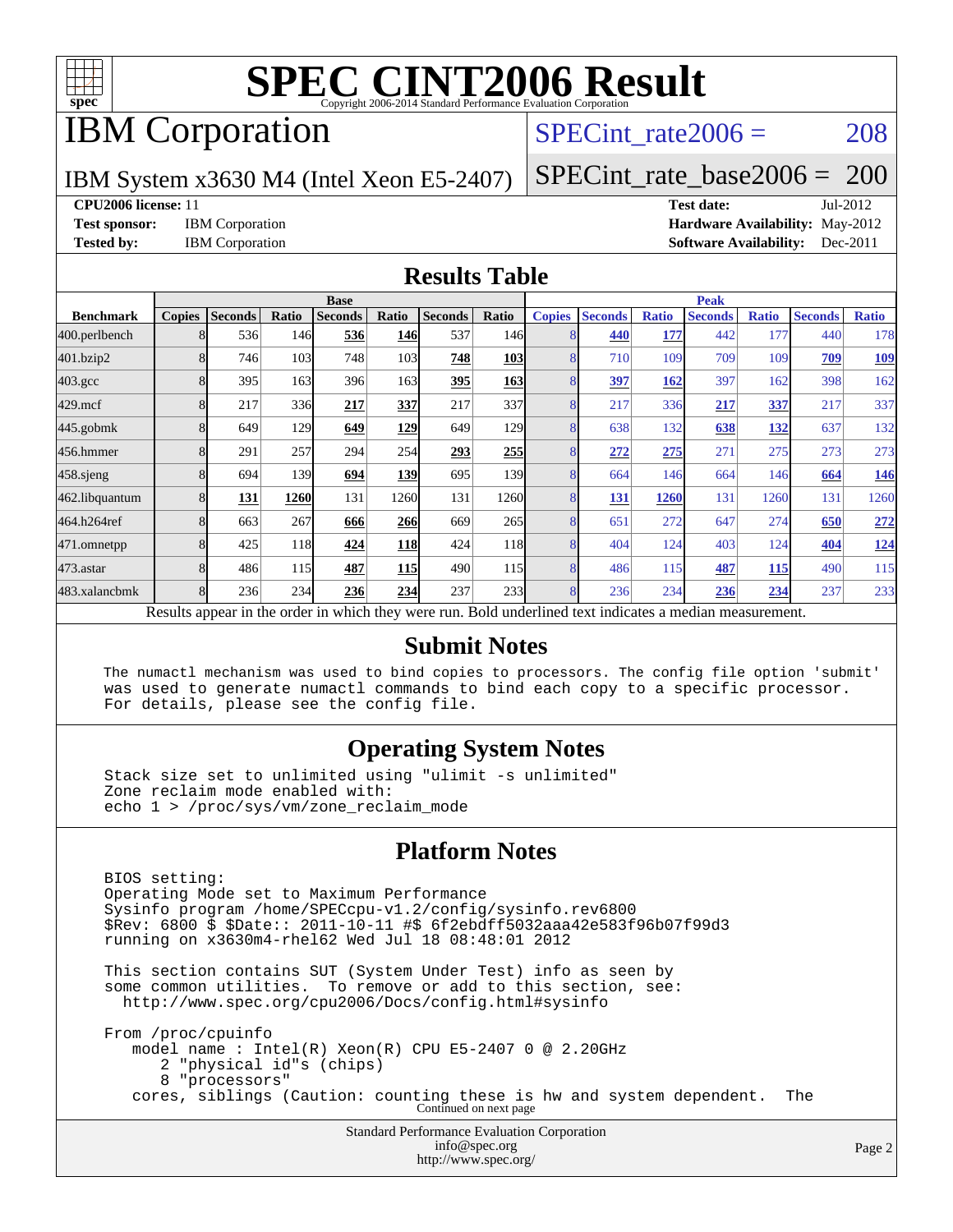

IBM Corporation

SPECint rate $2006 = 208$ 

[SPECint\\_rate\\_base2006 =](http://www.spec.org/auto/cpu2006/Docs/result-fields.html#SPECintratebase2006) 200

IBM System x3630 M4 (Intel Xeon E5-2407)

**[CPU2006 license:](http://www.spec.org/auto/cpu2006/Docs/result-fields.html#CPU2006license)** 11 **[Test date:](http://www.spec.org/auto/cpu2006/Docs/result-fields.html#Testdate)** Jul-2012 **[Test sponsor:](http://www.spec.org/auto/cpu2006/Docs/result-fields.html#Testsponsor)** IBM Corporation **[Hardware Availability:](http://www.spec.org/auto/cpu2006/Docs/result-fields.html#HardwareAvailability)** May-2012 **[Tested by:](http://www.spec.org/auto/cpu2006/Docs/result-fields.html#Testedby)** IBM Corporation **IBM** Corporation **[Software Availability:](http://www.spec.org/auto/cpu2006/Docs/result-fields.html#SoftwareAvailability)** Dec-2011

### **[Platform Notes \(Continued\)](http://www.spec.org/auto/cpu2006/Docs/result-fields.html#PlatformNotes)**

 following excerpts from /proc/cpuinfo might not be reliable. Use with caution.) cpu cores : 4 siblings : 4 physical 0: cores 0 1 2 3 physical 1: cores 0 1 2 3 cache size : 10240 KB From /proc/meminfo MemTotal: 99044920 kB HugePages\_Total: 0 Hugepagesize: 2048 kB /usr/bin/lsb\_release -d Red Hat Enterprise Linux Server release 6.2 (Santiago) From /etc/\*release\* /etc/\*version\* redhat-release: Red Hat Enterprise Linux Server release 6.2 (Santiago) system-release: Red Hat Enterprise Linux Server release 6.2 (Santiago) system-release-cpe: cpe:/o:redhat:enterprise\_linux:6server:ga:server uname -a: Linux x3630m4-rhel62 2.6.32-220.el6.x86\_64 #1 SMP Wed Nov 9 08:03:13 EST 2011 x86\_64 x86\_64 x86\_64 GNU/Linux run-level 3 Jul 18 08:20 SPEC is set to: /home/SPECcpu-v1.2<br>Filesystem Type Size Use Filesystem Type Size Used Avail Use% Mounted on /dev/mapper/vg\_x3630m4rhel62-lv\_home ext4 383G 4.5G 359G 2% /home Additional information from dmidecode: Memory: 12x Samsung M393B1K70DH0-CK0 8 GB 1066 MHz 2 rank (End of data from sysinfo program)

### **[General Notes](http://www.spec.org/auto/cpu2006/Docs/result-fields.html#GeneralNotes)**

Environment variables set by runspec before the start of the run: LD\_LIBRARY\_PATH = "/home/SPECcpu-v1.2/libs/32:/home/SPECcpu-v1.2/libs/64" Binaries compiled on a system with 1x Core i7-860 CPU + 8GB memory using RHEL5.5 Transparent Huge Pages enabled with: echo always > /sys/kernel/mm/redhat\_transparent\_hugepage/enabled Filesystem page cache cleared with: echo 1> /proc/sys/vm/drop\_caches runspec command invoked through numactl i.e.: numactl --interleave=all runspec <etc>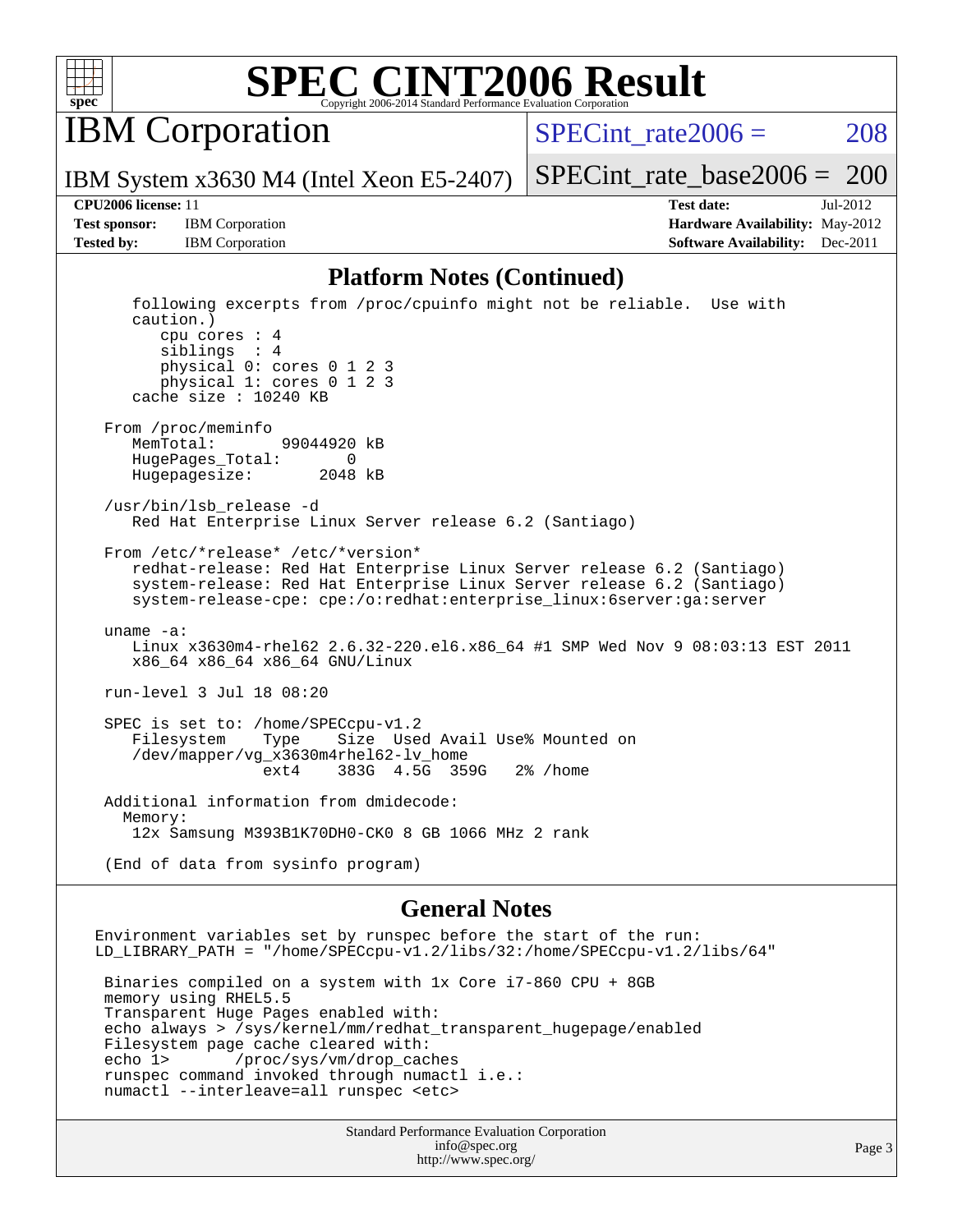

# IBM Corporation

SPECint rate $2006 = 208$ 

IBM System x3630 M4 (Intel Xeon E5-2407)

**[Test sponsor:](http://www.spec.org/auto/cpu2006/Docs/result-fields.html#Testsponsor)** IBM Corporation **[Hardware Availability:](http://www.spec.org/auto/cpu2006/Docs/result-fields.html#HardwareAvailability)** May-2012

[SPECint\\_rate\\_base2006 =](http://www.spec.org/auto/cpu2006/Docs/result-fields.html#SPECintratebase2006) 200 **[CPU2006 license:](http://www.spec.org/auto/cpu2006/Docs/result-fields.html#CPU2006license)** 11 **[Test date:](http://www.spec.org/auto/cpu2006/Docs/result-fields.html#Testdate)** Jul-2012

**[Tested by:](http://www.spec.org/auto/cpu2006/Docs/result-fields.html#Testedby)** IBM Corporation **[Software Availability:](http://www.spec.org/auto/cpu2006/Docs/result-fields.html#SoftwareAvailability)** Dec-2011

## **[Base Compiler Invocation](http://www.spec.org/auto/cpu2006/Docs/result-fields.html#BaseCompilerInvocation)**

[C benchmarks](http://www.spec.org/auto/cpu2006/Docs/result-fields.html#Cbenchmarks):  $\text{icc}$   $-\text{m32}$ 

[C++ benchmarks:](http://www.spec.org/auto/cpu2006/Docs/result-fields.html#CXXbenchmarks) [icpc -m32](http://www.spec.org/cpu2006/results/res2012q3/cpu2006-20120725-23856.flags.html#user_CXXbase_intel_icpc_4e5a5ef1a53fd332b3c49e69c3330699)

### **[Base Portability Flags](http://www.spec.org/auto/cpu2006/Docs/result-fields.html#BasePortabilityFlags)**

 400.perlbench: [-DSPEC\\_CPU\\_LINUX\\_IA32](http://www.spec.org/cpu2006/results/res2012q3/cpu2006-20120725-23856.flags.html#b400.perlbench_baseCPORTABILITY_DSPEC_CPU_LINUX_IA32) 462.libquantum: [-DSPEC\\_CPU\\_LINUX](http://www.spec.org/cpu2006/results/res2012q3/cpu2006-20120725-23856.flags.html#b462.libquantum_baseCPORTABILITY_DSPEC_CPU_LINUX) 483.xalancbmk: [-DSPEC\\_CPU\\_LINUX](http://www.spec.org/cpu2006/results/res2012q3/cpu2006-20120725-23856.flags.html#b483.xalancbmk_baseCXXPORTABILITY_DSPEC_CPU_LINUX)

### **[Base Optimization Flags](http://www.spec.org/auto/cpu2006/Docs/result-fields.html#BaseOptimizationFlags)**

[C benchmarks](http://www.spec.org/auto/cpu2006/Docs/result-fields.html#Cbenchmarks):

[-xSSE4.2](http://www.spec.org/cpu2006/results/res2012q3/cpu2006-20120725-23856.flags.html#user_CCbase_f-xSSE42_f91528193cf0b216347adb8b939d4107) [-ipo](http://www.spec.org/cpu2006/results/res2012q3/cpu2006-20120725-23856.flags.html#user_CCbase_f-ipo) [-O3](http://www.spec.org/cpu2006/results/res2012q3/cpu2006-20120725-23856.flags.html#user_CCbase_f-O3) [-no-prec-div](http://www.spec.org/cpu2006/results/res2012q3/cpu2006-20120725-23856.flags.html#user_CCbase_f-no-prec-div) [-opt-prefetch](http://www.spec.org/cpu2006/results/res2012q3/cpu2006-20120725-23856.flags.html#user_CCbase_f-opt-prefetch) [-opt-mem-layout-trans=3](http://www.spec.org/cpu2006/results/res2012q3/cpu2006-20120725-23856.flags.html#user_CCbase_f-opt-mem-layout-trans_a7b82ad4bd7abf52556d4961a2ae94d5)

[C++ benchmarks:](http://www.spec.org/auto/cpu2006/Docs/result-fields.html#CXXbenchmarks)

[-xSSE4.2](http://www.spec.org/cpu2006/results/res2012q3/cpu2006-20120725-23856.flags.html#user_CXXbase_f-xSSE42_f91528193cf0b216347adb8b939d4107) [-ipo](http://www.spec.org/cpu2006/results/res2012q3/cpu2006-20120725-23856.flags.html#user_CXXbase_f-ipo) [-O3](http://www.spec.org/cpu2006/results/res2012q3/cpu2006-20120725-23856.flags.html#user_CXXbase_f-O3) [-no-prec-div](http://www.spec.org/cpu2006/results/res2012q3/cpu2006-20120725-23856.flags.html#user_CXXbase_f-no-prec-div) [-opt-prefetch](http://www.spec.org/cpu2006/results/res2012q3/cpu2006-20120725-23856.flags.html#user_CXXbase_f-opt-prefetch) [-opt-mem-layout-trans=3](http://www.spec.org/cpu2006/results/res2012q3/cpu2006-20120725-23856.flags.html#user_CXXbase_f-opt-mem-layout-trans_a7b82ad4bd7abf52556d4961a2ae94d5) [-Wl,-z,muldefs](http://www.spec.org/cpu2006/results/res2012q3/cpu2006-20120725-23856.flags.html#user_CXXbase_link_force_multiple1_74079c344b956b9658436fd1b6dd3a8a) [-L/smartheap -lsmartheap](http://www.spec.org/cpu2006/results/res2012q3/cpu2006-20120725-23856.flags.html#user_CXXbase_SmartHeap_7c9e394a5779e1a7fec7c221e123830c)

### **[Base Other Flags](http://www.spec.org/auto/cpu2006/Docs/result-fields.html#BaseOtherFlags)**

[C benchmarks](http://www.spec.org/auto/cpu2006/Docs/result-fields.html#Cbenchmarks):

403.gcc: [-Dalloca=\\_alloca](http://www.spec.org/cpu2006/results/res2012q3/cpu2006-20120725-23856.flags.html#b403.gcc_baseEXTRA_CFLAGS_Dalloca_be3056838c12de2578596ca5467af7f3)

## **[Peak Compiler Invocation](http://www.spec.org/auto/cpu2006/Docs/result-fields.html#PeakCompilerInvocation)**

[C benchmarks \(except as noted below\)](http://www.spec.org/auto/cpu2006/Docs/result-fields.html#Cbenchmarksexceptasnotedbelow): [icc -m32](http://www.spec.org/cpu2006/results/res2012q3/cpu2006-20120725-23856.flags.html#user_CCpeak_intel_icc_5ff4a39e364c98233615fdd38438c6f2) 400.perlbench: [icc -m64](http://www.spec.org/cpu2006/results/res2012q3/cpu2006-20120725-23856.flags.html#user_peakCCLD400_perlbench_intel_icc_64bit_bda6cc9af1fdbb0edc3795bac97ada53) 401.bzip2: [icc -m64](http://www.spec.org/cpu2006/results/res2012q3/cpu2006-20120725-23856.flags.html#user_peakCCLD401_bzip2_intel_icc_64bit_bda6cc9af1fdbb0edc3795bac97ada53)

456.hmmer: [icc -m64](http://www.spec.org/cpu2006/results/res2012q3/cpu2006-20120725-23856.flags.html#user_peakCCLD456_hmmer_intel_icc_64bit_bda6cc9af1fdbb0edc3795bac97ada53)

458.sjeng: [icc -m64](http://www.spec.org/cpu2006/results/res2012q3/cpu2006-20120725-23856.flags.html#user_peakCCLD458_sjeng_intel_icc_64bit_bda6cc9af1fdbb0edc3795bac97ada53)

```
C++ benchmarks: 
icpc -m32
```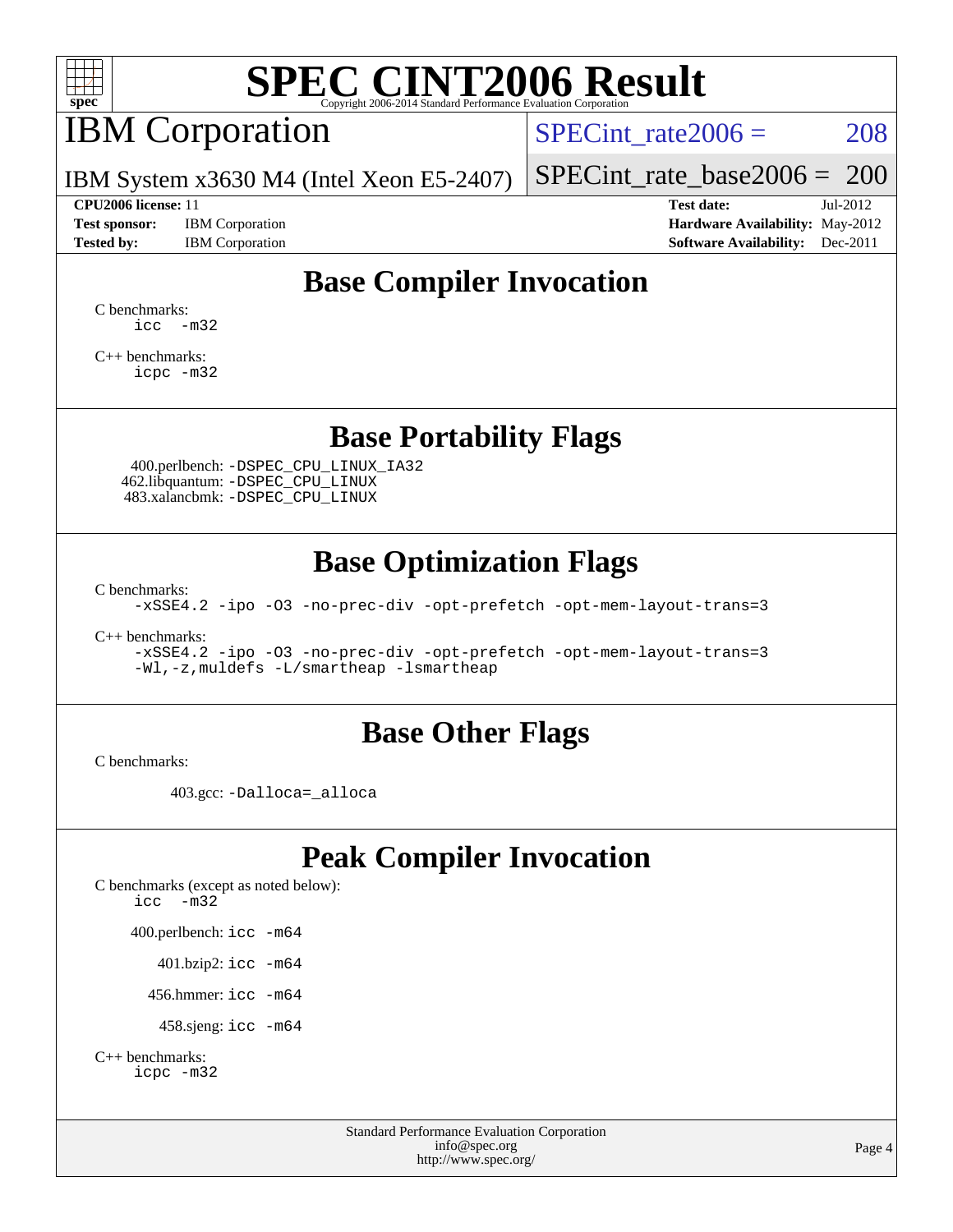

IBM Corporation

SPECint rate $2006 = 208$ 

IBM System x3630 M4 (Intel Xeon E5-2407)

[SPECint\\_rate\\_base2006 =](http://www.spec.org/auto/cpu2006/Docs/result-fields.html#SPECintratebase2006) 200

**[Test sponsor:](http://www.spec.org/auto/cpu2006/Docs/result-fields.html#Testsponsor)** IBM Corporation **[Hardware Availability:](http://www.spec.org/auto/cpu2006/Docs/result-fields.html#HardwareAvailability)** May-2012

**[CPU2006 license:](http://www.spec.org/auto/cpu2006/Docs/result-fields.html#CPU2006license)** 11 **[Test date:](http://www.spec.org/auto/cpu2006/Docs/result-fields.html#Testdate)** Jul-2012 **[Tested by:](http://www.spec.org/auto/cpu2006/Docs/result-fields.html#Testedby)** IBM Corporation **[Software Availability:](http://www.spec.org/auto/cpu2006/Docs/result-fields.html#SoftwareAvailability)** Dec-2011

## **[Peak Portability Flags](http://www.spec.org/auto/cpu2006/Docs/result-fields.html#PeakPortabilityFlags)**

 400.perlbench: [-DSPEC\\_CPU\\_LP64](http://www.spec.org/cpu2006/results/res2012q3/cpu2006-20120725-23856.flags.html#b400.perlbench_peakCPORTABILITY_DSPEC_CPU_LP64) [-DSPEC\\_CPU\\_LINUX\\_X64](http://www.spec.org/cpu2006/results/res2012q3/cpu2006-20120725-23856.flags.html#b400.perlbench_peakCPORTABILITY_DSPEC_CPU_LINUX_X64) 401.bzip2: [-DSPEC\\_CPU\\_LP64](http://www.spec.org/cpu2006/results/res2012q3/cpu2006-20120725-23856.flags.html#suite_peakCPORTABILITY401_bzip2_DSPEC_CPU_LP64) 456.hmmer: [-DSPEC\\_CPU\\_LP64](http://www.spec.org/cpu2006/results/res2012q3/cpu2006-20120725-23856.flags.html#suite_peakCPORTABILITY456_hmmer_DSPEC_CPU_LP64) 458.sjeng: [-DSPEC\\_CPU\\_LP64](http://www.spec.org/cpu2006/results/res2012q3/cpu2006-20120725-23856.flags.html#suite_peakCPORTABILITY458_sjeng_DSPEC_CPU_LP64) 462.libquantum: [-DSPEC\\_CPU\\_LINUX](http://www.spec.org/cpu2006/results/res2012q3/cpu2006-20120725-23856.flags.html#b462.libquantum_peakCPORTABILITY_DSPEC_CPU_LINUX) 483.xalancbmk: [-DSPEC\\_CPU\\_LINUX](http://www.spec.org/cpu2006/results/res2012q3/cpu2006-20120725-23856.flags.html#b483.xalancbmk_peakCXXPORTABILITY_DSPEC_CPU_LINUX)

## **[Peak Optimization Flags](http://www.spec.org/auto/cpu2006/Docs/result-fields.html#PeakOptimizationFlags)**

[C benchmarks](http://www.spec.org/auto/cpu2006/Docs/result-fields.html#Cbenchmarks):

 400.perlbench: [-xSSE4.2](http://www.spec.org/cpu2006/results/res2012q3/cpu2006-20120725-23856.flags.html#user_peakPASS2_CFLAGSPASS2_LDCFLAGS400_perlbench_f-xSSE42_f91528193cf0b216347adb8b939d4107)(pass 2) [-prof-gen](http://www.spec.org/cpu2006/results/res2012q3/cpu2006-20120725-23856.flags.html#user_peakPASS1_CFLAGSPASS1_LDCFLAGS400_perlbench_prof_gen_e43856698f6ca7b7e442dfd80e94a8fc)(pass 1) [-ipo](http://www.spec.org/cpu2006/results/res2012q3/cpu2006-20120725-23856.flags.html#user_peakPASS2_CFLAGSPASS2_LDCFLAGS400_perlbench_f-ipo)(pass 2) [-O3](http://www.spec.org/cpu2006/results/res2012q3/cpu2006-20120725-23856.flags.html#user_peakPASS2_CFLAGSPASS2_LDCFLAGS400_perlbench_f-O3)(pass 2) [-no-prec-div](http://www.spec.org/cpu2006/results/res2012q3/cpu2006-20120725-23856.flags.html#user_peakPASS2_CFLAGSPASS2_LDCFLAGS400_perlbench_f-no-prec-div)(pass 2) [-prof-use](http://www.spec.org/cpu2006/results/res2012q3/cpu2006-20120725-23856.flags.html#user_peakPASS2_CFLAGSPASS2_LDCFLAGS400_perlbench_prof_use_bccf7792157ff70d64e32fe3e1250b55)(pass 2) [-auto-ilp32](http://www.spec.org/cpu2006/results/res2012q3/cpu2006-20120725-23856.flags.html#user_peakCOPTIMIZE400_perlbench_f-auto-ilp32)  $401.bzip2: -xSSE4.2(pass 2) -prof-qen(pass 1) -ipo(pass 2)$  $401.bzip2: -xSSE4.2(pass 2) -prof-qen(pass 1) -ipo(pass 2)$  $401.bzip2: -xSSE4.2(pass 2) -prof-qen(pass 1) -ipo(pass 2)$  $401.bzip2: -xSSE4.2(pass 2) -prof-qen(pass 1) -ipo(pass 2)$  $401.bzip2: -xSSE4.2(pass 2) -prof-qen(pass 1) -ipo(pass 2)$ [-O3](http://www.spec.org/cpu2006/results/res2012q3/cpu2006-20120725-23856.flags.html#user_peakPASS2_CFLAGSPASS2_LDCFLAGS401_bzip2_f-O3)(pass 2) [-no-prec-div](http://www.spec.org/cpu2006/results/res2012q3/cpu2006-20120725-23856.flags.html#user_peakPASS2_CFLAGSPASS2_LDCFLAGS401_bzip2_f-no-prec-div)(pass 2) [-prof-use](http://www.spec.org/cpu2006/results/res2012q3/cpu2006-20120725-23856.flags.html#user_peakPASS2_CFLAGSPASS2_LDCFLAGS401_bzip2_prof_use_bccf7792157ff70d64e32fe3e1250b55)(pass 2) [-opt-prefetch](http://www.spec.org/cpu2006/results/res2012q3/cpu2006-20120725-23856.flags.html#user_peakCOPTIMIZE401_bzip2_f-opt-prefetch) [-auto-ilp32](http://www.spec.org/cpu2006/results/res2012q3/cpu2006-20120725-23856.flags.html#user_peakCOPTIMIZE401_bzip2_f-auto-ilp32) [-ansi-alias](http://www.spec.org/cpu2006/results/res2012q3/cpu2006-20120725-23856.flags.html#user_peakCOPTIMIZE401_bzip2_f-ansi-alias) 403.gcc: [-xSSE4.2](http://www.spec.org/cpu2006/results/res2012q3/cpu2006-20120725-23856.flags.html#user_peakCOPTIMIZE403_gcc_f-xSSE42_f91528193cf0b216347adb8b939d4107) [-ipo](http://www.spec.org/cpu2006/results/res2012q3/cpu2006-20120725-23856.flags.html#user_peakCOPTIMIZE403_gcc_f-ipo) [-O3](http://www.spec.org/cpu2006/results/res2012q3/cpu2006-20120725-23856.flags.html#user_peakCOPTIMIZE403_gcc_f-O3) [-no-prec-div](http://www.spec.org/cpu2006/results/res2012q3/cpu2006-20120725-23856.flags.html#user_peakCOPTIMIZE403_gcc_f-no-prec-div) 429.mcf: basepeak = yes 445.gobmk: [-xSSE4.2](http://www.spec.org/cpu2006/results/res2012q3/cpu2006-20120725-23856.flags.html#user_peakPASS2_CFLAGSPASS2_LDCFLAGS445_gobmk_f-xSSE42_f91528193cf0b216347adb8b939d4107)(pass 2) [-prof-gen](http://www.spec.org/cpu2006/results/res2012q3/cpu2006-20120725-23856.flags.html#user_peakPASS1_CFLAGSPASS1_LDCFLAGS445_gobmk_prof_gen_e43856698f6ca7b7e442dfd80e94a8fc)(pass 1) [-prof-use](http://www.spec.org/cpu2006/results/res2012q3/cpu2006-20120725-23856.flags.html#user_peakPASS2_CFLAGSPASS2_LDCFLAGS445_gobmk_prof_use_bccf7792157ff70d64e32fe3e1250b55)(pass 2) [-ansi-alias](http://www.spec.org/cpu2006/results/res2012q3/cpu2006-20120725-23856.flags.html#user_peakCOPTIMIZE445_gobmk_f-ansi-alias) [-opt-mem-layout-trans=3](http://www.spec.org/cpu2006/results/res2012q3/cpu2006-20120725-23856.flags.html#user_peakCOPTIMIZE445_gobmk_f-opt-mem-layout-trans_a7b82ad4bd7abf52556d4961a2ae94d5) 456.hmmer: [-xSSE4.2](http://www.spec.org/cpu2006/results/res2012q3/cpu2006-20120725-23856.flags.html#user_peakCOPTIMIZE456_hmmer_f-xSSE42_f91528193cf0b216347adb8b939d4107) [-ipo](http://www.spec.org/cpu2006/results/res2012q3/cpu2006-20120725-23856.flags.html#user_peakCOPTIMIZE456_hmmer_f-ipo) [-O3](http://www.spec.org/cpu2006/results/res2012q3/cpu2006-20120725-23856.flags.html#user_peakCOPTIMIZE456_hmmer_f-O3) [-no-prec-div](http://www.spec.org/cpu2006/results/res2012q3/cpu2006-20120725-23856.flags.html#user_peakCOPTIMIZE456_hmmer_f-no-prec-div) [-unroll2](http://www.spec.org/cpu2006/results/res2012q3/cpu2006-20120725-23856.flags.html#user_peakCOPTIMIZE456_hmmer_f-unroll_784dae83bebfb236979b41d2422d7ec2) [-auto-ilp32](http://www.spec.org/cpu2006/results/res2012q3/cpu2006-20120725-23856.flags.html#user_peakCOPTIMIZE456_hmmer_f-auto-ilp32) 458.sjeng: [-xSSE4.2](http://www.spec.org/cpu2006/results/res2012q3/cpu2006-20120725-23856.flags.html#user_peakPASS2_CFLAGSPASS2_LDCFLAGS458_sjeng_f-xSSE42_f91528193cf0b216347adb8b939d4107)(pass 2) [-prof-gen](http://www.spec.org/cpu2006/results/res2012q3/cpu2006-20120725-23856.flags.html#user_peakPASS1_CFLAGSPASS1_LDCFLAGS458_sjeng_prof_gen_e43856698f6ca7b7e442dfd80e94a8fc)(pass 1) [-ipo](http://www.spec.org/cpu2006/results/res2012q3/cpu2006-20120725-23856.flags.html#user_peakPASS2_CFLAGSPASS2_LDCFLAGS458_sjeng_f-ipo)(pass 2) [-O3](http://www.spec.org/cpu2006/results/res2012q3/cpu2006-20120725-23856.flags.html#user_peakPASS2_CFLAGSPASS2_LDCFLAGS458_sjeng_f-O3)(pass 2) [-no-prec-div](http://www.spec.org/cpu2006/results/res2012q3/cpu2006-20120725-23856.flags.html#user_peakPASS2_CFLAGSPASS2_LDCFLAGS458_sjeng_f-no-prec-div)(pass 2) [-prof-use](http://www.spec.org/cpu2006/results/res2012q3/cpu2006-20120725-23856.flags.html#user_peakPASS2_CFLAGSPASS2_LDCFLAGS458_sjeng_prof_use_bccf7792157ff70d64e32fe3e1250b55)(pass 2) [-unroll4](http://www.spec.org/cpu2006/results/res2012q3/cpu2006-20120725-23856.flags.html#user_peakCOPTIMIZE458_sjeng_f-unroll_4e5e4ed65b7fd20bdcd365bec371b81f) [-auto-ilp32](http://www.spec.org/cpu2006/results/res2012q3/cpu2006-20120725-23856.flags.html#user_peakCOPTIMIZE458_sjeng_f-auto-ilp32)  $462$ .libquantum: basepeak = yes 464.h264ref: [-xSSE4.2](http://www.spec.org/cpu2006/results/res2012q3/cpu2006-20120725-23856.flags.html#user_peakPASS2_CFLAGSPASS2_LDCFLAGS464_h264ref_f-xSSE42_f91528193cf0b216347adb8b939d4107)(pass 2) [-prof-gen](http://www.spec.org/cpu2006/results/res2012q3/cpu2006-20120725-23856.flags.html#user_peakPASS1_CFLAGSPASS1_LDCFLAGS464_h264ref_prof_gen_e43856698f6ca7b7e442dfd80e94a8fc)(pass 1) [-ipo](http://www.spec.org/cpu2006/results/res2012q3/cpu2006-20120725-23856.flags.html#user_peakPASS2_CFLAGSPASS2_LDCFLAGS464_h264ref_f-ipo)(pass 2) [-O3](http://www.spec.org/cpu2006/results/res2012q3/cpu2006-20120725-23856.flags.html#user_peakPASS2_CFLAGSPASS2_LDCFLAGS464_h264ref_f-O3)(pass 2) [-no-prec-div](http://www.spec.org/cpu2006/results/res2012q3/cpu2006-20120725-23856.flags.html#user_peakPASS2_CFLAGSPASS2_LDCFLAGS464_h264ref_f-no-prec-div)(pass 2) [-prof-use](http://www.spec.org/cpu2006/results/res2012q3/cpu2006-20120725-23856.flags.html#user_peakPASS2_CFLAGSPASS2_LDCFLAGS464_h264ref_prof_use_bccf7792157ff70d64e32fe3e1250b55)(pass 2) [-unroll2](http://www.spec.org/cpu2006/results/res2012q3/cpu2006-20120725-23856.flags.html#user_peakCOPTIMIZE464_h264ref_f-unroll_784dae83bebfb236979b41d2422d7ec2) [-ansi-alias](http://www.spec.org/cpu2006/results/res2012q3/cpu2006-20120725-23856.flags.html#user_peakCOPTIMIZE464_h264ref_f-ansi-alias) [C++ benchmarks:](http://www.spec.org/auto/cpu2006/Docs/result-fields.html#CXXbenchmarks) 471.omnetpp: [-xSSE4.2](http://www.spec.org/cpu2006/results/res2012q3/cpu2006-20120725-23856.flags.html#user_peakPASS2_CXXFLAGSPASS2_LDCXXFLAGS471_omnetpp_f-xSSE42_f91528193cf0b216347adb8b939d4107)(pass 2) [-prof-gen](http://www.spec.org/cpu2006/results/res2012q3/cpu2006-20120725-23856.flags.html#user_peakPASS1_CXXFLAGSPASS1_LDCXXFLAGS471_omnetpp_prof_gen_e43856698f6ca7b7e442dfd80e94a8fc)(pass 1) [-ipo](http://www.spec.org/cpu2006/results/res2012q3/cpu2006-20120725-23856.flags.html#user_peakPASS2_CXXFLAGSPASS2_LDCXXFLAGS471_omnetpp_f-ipo)(pass 2) [-O3](http://www.spec.org/cpu2006/results/res2012q3/cpu2006-20120725-23856.flags.html#user_peakPASS2_CXXFLAGSPASS2_LDCXXFLAGS471_omnetpp_f-O3)(pass 2) [-no-prec-div](http://www.spec.org/cpu2006/results/res2012q3/cpu2006-20120725-23856.flags.html#user_peakPASS2_CXXFLAGSPASS2_LDCXXFLAGS471_omnetpp_f-no-prec-div)(pass 2) [-prof-use](http://www.spec.org/cpu2006/results/res2012q3/cpu2006-20120725-23856.flags.html#user_peakPASS2_CXXFLAGSPASS2_LDCXXFLAGS471_omnetpp_prof_use_bccf7792157ff70d64e32fe3e1250b55)(pass 2) [-ansi-alias](http://www.spec.org/cpu2006/results/res2012q3/cpu2006-20120725-23856.flags.html#user_peakCXXOPTIMIZE471_omnetpp_f-ansi-alias) [-opt-ra-region-strategy=block](http://www.spec.org/cpu2006/results/res2012q3/cpu2006-20120725-23856.flags.html#user_peakCXXOPTIMIZE471_omnetpp_f-opt-ra-region-strategy_a0a37c372d03933b2a18d4af463c1f69) [-Wl,-z,muldefs](http://www.spec.org/cpu2006/results/res2012q3/cpu2006-20120725-23856.flags.html#user_peakEXTRA_LDFLAGS471_omnetpp_link_force_multiple1_74079c344b956b9658436fd1b6dd3a8a) [-L/smartheap -lsmartheap](http://www.spec.org/cpu2006/results/res2012q3/cpu2006-20120725-23856.flags.html#user_peakEXTRA_LIBS471_omnetpp_SmartHeap_7c9e394a5779e1a7fec7c221e123830c) 473.astar: basepeak = yes Continued on next page